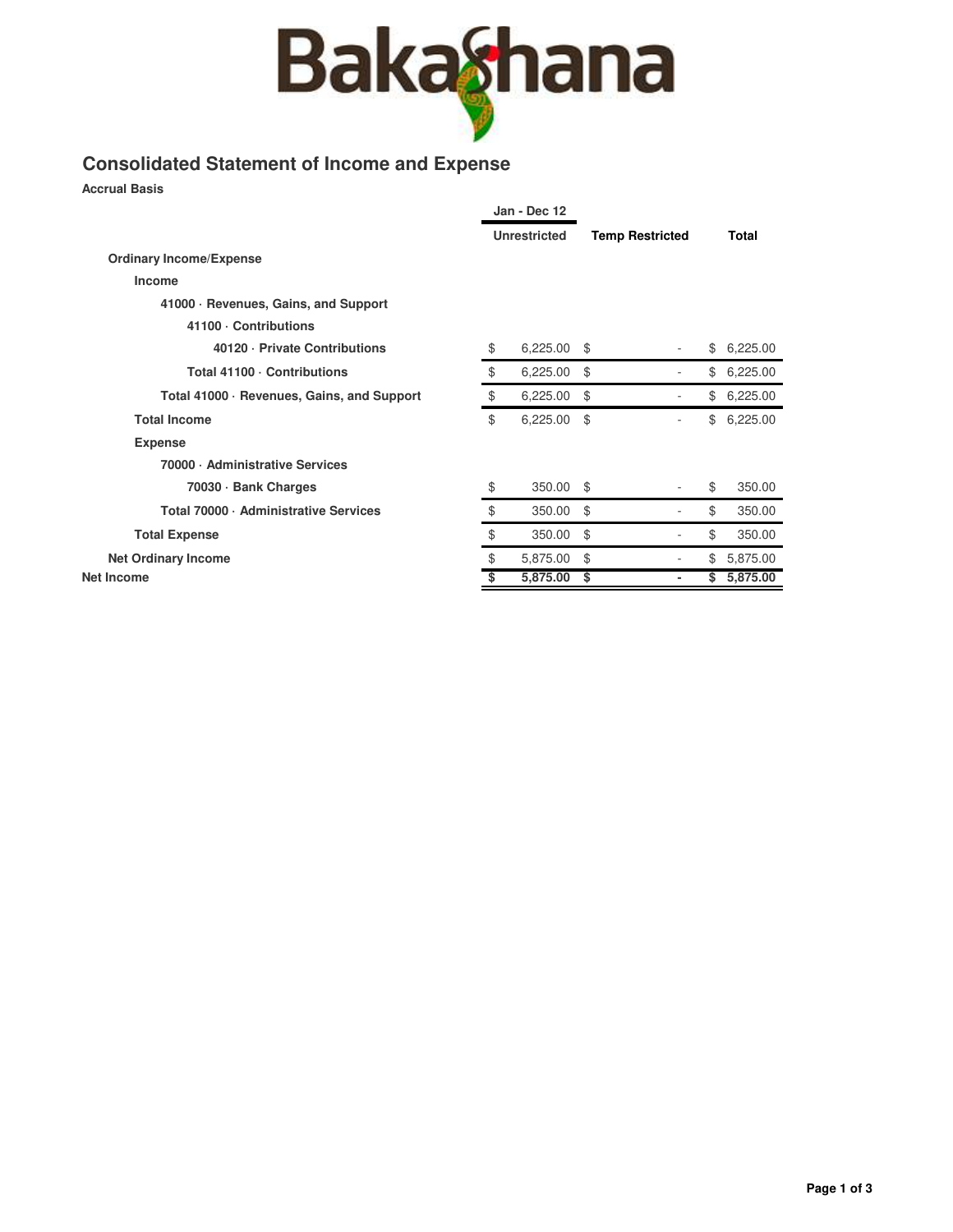

## **Consolidated Statement of Financial Position**

**Accrual Basis**

**Dec 30, 12**

| <b>ASSETS</b>                         |                 |
|---------------------------------------|-----------------|
| <b>Current Assets</b>                 |                 |
| <b>Checking/Savings</b>               |                 |
| 10300 · Schwab Account                | \$<br>15,987.00 |
| <b>Total Checking/Savings</b>         | \$<br>15,987.00 |
| <b>Total Current Assets</b>           | \$<br>15,987.00 |
| <b>TOTAL ASSETS</b>                   | 15,987.00<br>\$ |
| <b>LIABILITIES &amp; EQUITY</b>       |                 |
| Equity                                |                 |
| 32000 · Retained Earnings             | 10,112.00<br>\$ |
| Net Income                            | \$<br>5,875.00  |
| <b>Total Equity</b>                   | 15,987.00<br>\$ |
| <b>TOTAL LIABILITIES &amp; EQUITY</b> | \$<br>15,987.00 |